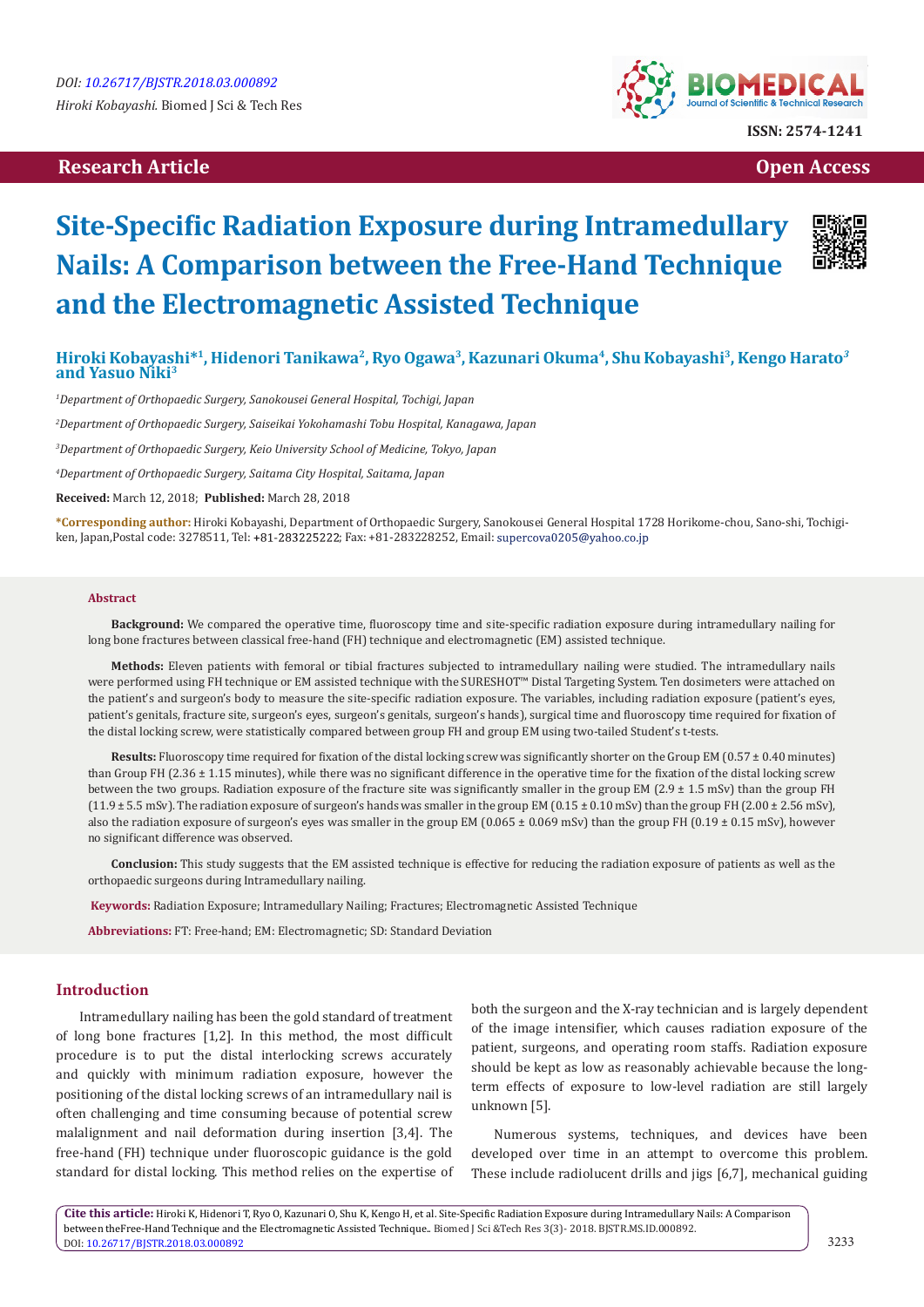systems attached to the proximal part of the nail [8,9] or to the image intensifier [10], and computer-assisted navigation systems [11,12], however none have found widespread acceptance. Recently developed aiming devices, which take nail deformation into consideration, facilitate distal interlocking with limited exposure to radiation [13,14]. The SURESHOT™ Distal Targeting System (Smith & Nephew, Inc., Menphis, TN, USA) is a novel commercially available radiation-free aiming device utilizing electromagnetic (EM) field tracking technology for distal screw locking. Previous studies found that the new technique is equally effective, faster to traditional distal locking, and lessen both the radiation time and radiation exposure [15,16]. The aim of this study was to compare the fluoroscopy time, surgical time, and radiation exposure between the FH technique and the EM technique.

#### **Methods**

**Study Design:** From June 2013 to March 2014, nine patients with closed diaphyseal fractures of the femur of tibia were treated at our hospital. All the fractures were the result of trauma and were closed fractures classified according to the guidelines of the Arbeitsgemeinschaft für Osteosynthesefragen classification [17]. All patients were subjected to intramedullary nailing (Trigen IM

Nail systems, Smith & Nephew, Inc., Memphis, TN, USA). Patients were divided into two groups. Four patient belonged in group FH who had been treated with an intramedullary nail with one or two distal locking screws inserted using the standard free-hand technique. Five patients belonged in group EM who had been treated with an intramedullary nail with one or two distal locking screws inserted using the SURESHOT™ Distal Targeting System (Table 1). All patients received an explanation of the procedures and possible risks of the study, and gave written informed consent. This study was performed in conformity with the Declaration of Helsinki and was approved by the ethics review board at our institution.

**Table 1:** Demographics of the Patients. Values are Expressed as mean (Standard Deviation).

|                             | Group FH $(n = 6)$     | Group EM $(n = 5)$ |  |
|-----------------------------|------------------------|--------------------|--|
| Sex(M/F)                    | 2/4                    | 4/1                |  |
| Age(years)                  | 80.3 (9.58)            | 71.8 (12.8)        |  |
| Height(m)                   | 1.54(0.07)             | 1.63(0.07)         |  |
| Weight(kg)                  | 45 (9.9)               | 60(10.0)           |  |
| BMI                         | 18.7(3.4)<br>22.6(3.6) |                    |  |
| Fracture site (femur/tibia) | 6/0                    | 2/3                |  |



**Figure 1:** The Positions of the NanoDot Dosimeters: 1) Medial, 2) Anterior, and 3) Posterior side of the fracture, 4) Patient's eye, 5) Patient's pubis, 6) Surgeon's eye, 7) Surgeon's pubis, 8,9) Surgeon's hands.

**Surgical Technique:** Fracture reduction and implant insertion was performed with the patient under general or regional anesthesia in a standard fashion according to the guidelines given by the manufacturer. Intraoperative fluoroscopic equipment (SIEMOBIL Compact L, SIEMENS AG, Munich, Germany) was used to reduce the fractures and confirm the position of the distal locking screws during surgery. Fluoroscopic guidance was used routinely in group FH for inserting the distal locking screws and the technique is well known. Fluoroscopic guidance was used in group EM to conform positions of the distal locking screws. Luminescent nanoDot (Nagase Landauer, Ltd., Ibaraki, Japan) dosimeteres were used to radiation dose during surgeries. Ten nanoDot dosimeters were attached on the following sites of the patient's and surgeon's body: Medial site of the fracture, anterior site of the fracture, posterior site of the fracture, patient's eye, patient's pubis, surgeon's eye,

surgeon's pubis inside a lead apron, surgeon's right hand, surgeon's left hand, non-radiation site as control. The nanoDot dosimeters on the fracture site were attached by surgical tapes and covered with sterilized films. The nanoDot dosimeters placed on the surgeon's hands were also covered with sterilized films. After the surgery, we collected all nanoDot dosimeters and the staffs of Nagase Landauer analyzed them. The locations of the nanoDot dosimeters were not explained to the staffs to blind this study (Figure 1).

**Outcome Measures and Statistics:** Surgery and fluoroscopy time to insert one screw, and radiation doses of nanoDot dosimeters were evaluated in this study for group FH and EM. Definition of the distal screw insertion time was set from the moment when surgeons used a fluoroscopy to confirm the locations of the distal holes to the moment when they finished the distal screw insertions.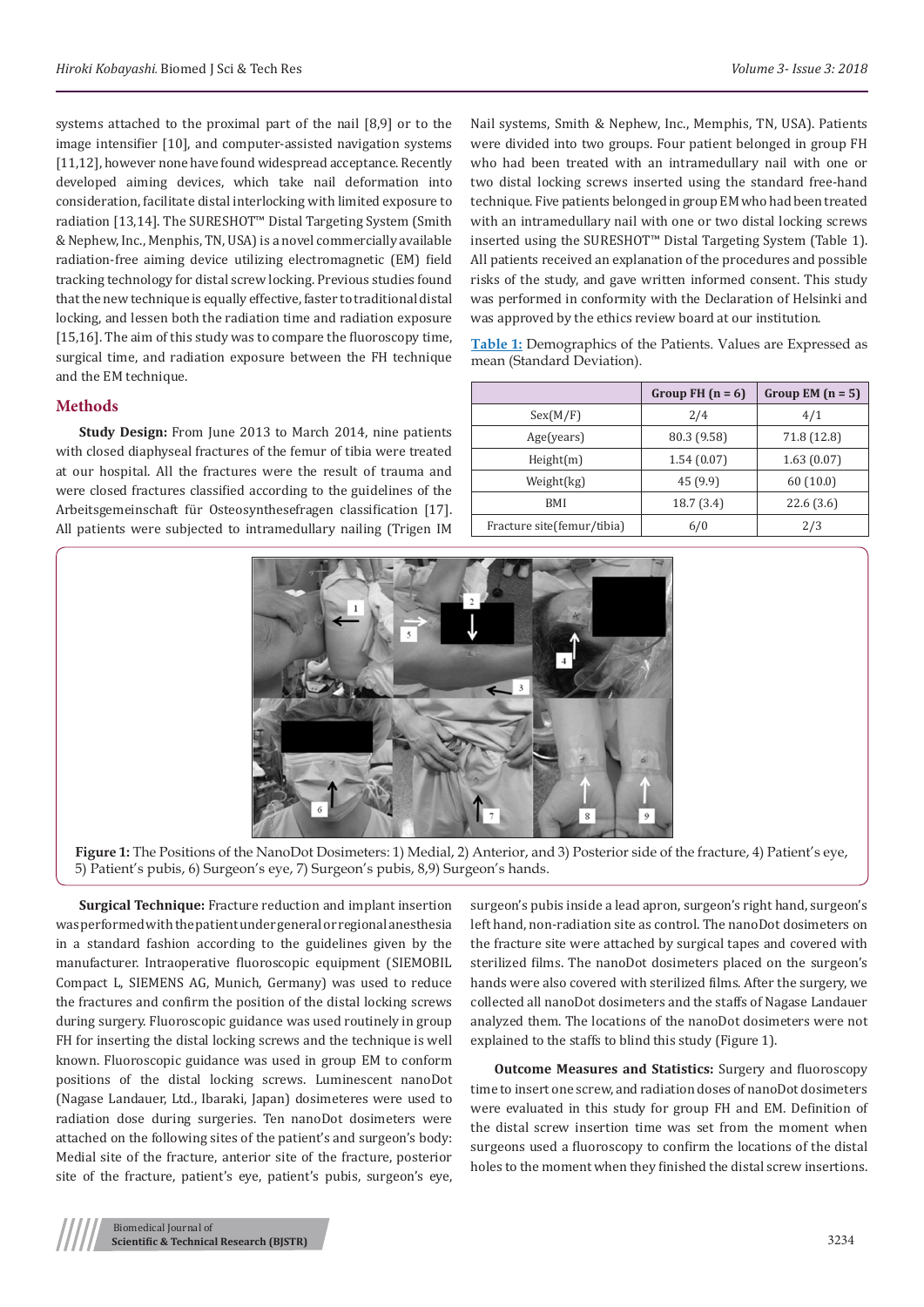The radiation dose of the fracture site was calculated as the average of those of anterior, posterior, and medial of the fracture sites, and the radiation dose of the surgeon's hand was calculated as the average of those of the right hand and left hand. Data are presented as mean ± standard deviation (SD). Two-tailed Student's t-tests were used to compare variables between the two groups, with an alpha level set at 0.05.

#### **Results**

The distal screw insertion times were  $8.1 \pm 2.1$  minutes in group FH and  $6.2 \pm 1.5$  minutes in group EM. There was no significant difference between two groups. Fluoroscopy times of one distal screw insertion were  $2.3 \pm 1.2$  minutes in group FH and  $0.57 \pm 1.2$ 0.40 minutes in group EM. Group FH showed significantly reduced fluoroscopy time  $(P < 0.05)$  (Table 2). The radiation exposure doses at the fracture site were  $11.9 \pm 5.5$  mSv in group FH and  $2.9 \pm 1.5$ mSv in group EM, showing significantly less radiation exposure dose in group FH  $(P < 0.05)$ . The radiation exposure doses of surgeon's hand in group FH (2.0  $\pm$  2.6 mSv) were increased than those in group EM ( $0.15 \pm 0.09$  mSv), and the radiation exposure doses of surgeon's eyes in group FH  $(0.19 \pm 0.15 \text{ mSv})$  were increased than those in group EM  $(0.065 \pm 0.069 \text{ mSv})$ , however no significant difference was seen between the two groups. With regard to the other sites, there were no significant differences in the radiation exposure doses between group FH and group EM (Table 2).

**Table 2:** Fluoroscopy Time and Surgical Time for the Fixation of One Distal Locking Screw.

|                                               | <b>Group FH</b> | <b>Group EM</b>      | P      |
|-----------------------------------------------|-----------------|----------------------|--------|
| Operative time to<br>insert a screw (min)     | 8.1(2.1)        | 6.2(1.5)             | 0.13   |
| Fluoroscopy time to<br>insert a screw (min) * | 2.3(1.2)        | 0.57(0.4)            | < 0.05 |
| Radiation exposure<br>doses (mSv)             |                 |                      |        |
| Fracture site *                               | 11.9(5.5)       | 2.9(1.5)             | < 0.05 |
| Patient's eye                                 | 0.0075(0.011)   | 0.0051(0.010)        | 0.72   |
| Patient's gonads                              | 0.34(0.45)      | 0.042(0.033)         | 0.17   |
| Surgeon's eye                                 | 0.19(0.15)      | 0.065(0.069)         | 0.12   |
| Surgeon's gonads                              | 0.011(0.016)    | 0.031(0.058)         | 0.43   |
| Surgeon's hand                                | 2.0(2.6)        | 0.15(0.097)          | 0.14   |
| Control (non-<br>radiation site)              | 0.0074(0.011)   | 0.00019<br>(0.00042) | 0.16   |

Values are Expressed as mean (Standard Deviation). \*Indicates Significant Difference between the Two Groups (p < 0.05).

### **Discussion**

Our study had indicated that the fixation of long bones using the intramedullary nails with EM guidance significantly decreased the radiation exposure time to the patients and surgeons and they also decreased the radiation exposure dose to both the surgeon's hands and fracture site. However no significant difference was found in the operative time to fix the distal locking screw between the FH group and EM group, both techniques are clinically effective

as all screws were inserted correctly, and the EM assisted technique may be superior to the FH technique in terms of the less radiation exposure during the surgery. Some previous studies have confirmed the superiority of the EM technique in less radiation exposure time compared to the FH technique [15,16,18,19]. Maqungo surveyed 81 long bone fractures with intramedullary nails and concluded that the EM assisted technique significantly reduced radiation exposure during placement of distal interlocking screws without sacrificing operative time.

Chan and Burris, in their study of 40 intramedullary nails, documented that no radiation was required for placing screws using the EM assisted technique. The set-up time and operative time for distal interlocking screws were significantly reduced. With the FH technique, surgeons need to prepare the position of fluoroscopy exactly parallel to the distal holes of the intramedullary nail because accurate circle images of the distal holes are essential to make screw holes using a radiolucent drill. This setup procedure and radiation exposure during the drilling results in longer radiation exposure time of FH technique compared with the EM assisted technique, which does not need fluoroscopy to find the positions of the distal holes. Although the results of less radiation exposure time in group EM are supported by those previous studies, the operative time for distal locking screw are similar between group FH and group EM in our study.

In comparison with a previous study, although the distal screw insertion time of 511 seconds for group FH was almost the same as our study, the fluoroscopy time of group EM was 267 seconds and was almost half of the time in our study [20]. This discrepancy may be caused by the operative procedure in the present study. We routinely used the fluoroscopy for a short time in group EM to confirm that the distal locking screws passed through the distal holes of the intramedullary nail. This procedure may prolong the operative time for distal screw insertion in group EM in this study. The strength of our study is that we have measured absorbed radiation using dosimeters as well as the radiation time and operative time. To our knowledge, this is the first study which measured the site specific radiation doses during intramedullary nails. There is considerable concern about the occupational exposure of trauma surgeons to ionizing radiation [21-25].

Recent studies revealed an increased risk of cancer, mainly attributable to radiation exposure, among orthopaedic surgeons [21,25]. Chou conducted a cross-sectional survey of female orthopedic, urology, and plastic surgeons about cancer prevalence. They reported that female orthopaedic surgeons have a 1.85-fold increased prevalence of cancer generally and 2.9-fold increased prevalence of breast cancer compared to general female population of similar age and race [25]. Another study showed a statistically significant increased risk of cancers in the exposed orthopedic surgeon group over a 24 year period. There was an incidence of 29 % compared with 6% and 4% in the non-exposure cohorts [26]. Based on 2007 recommendations of the International Commission on Radiological Protection (ICRP), the limit for effective dose for occupational exposure is set at 20 mSv per year, averaged over five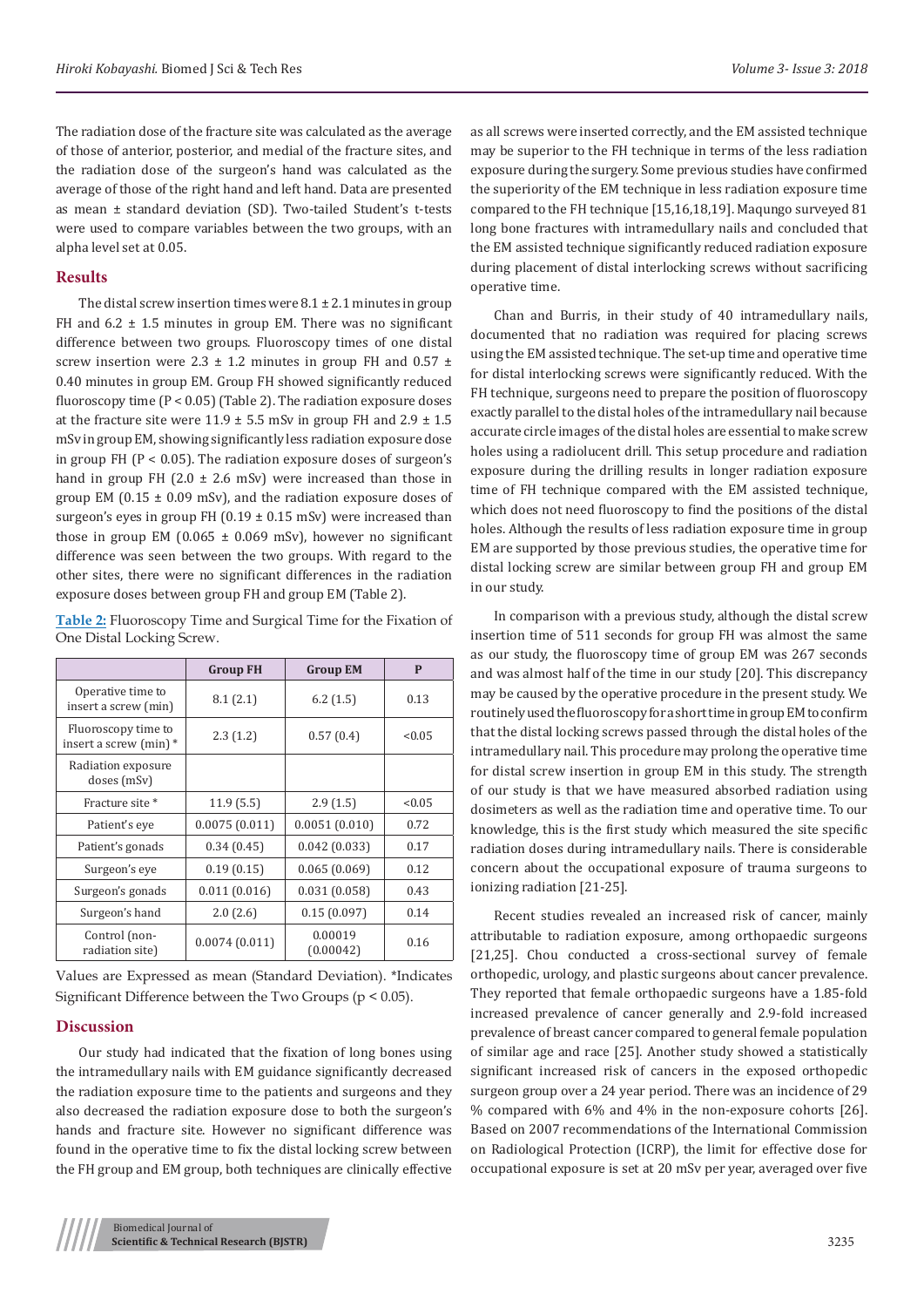years, with no more than 50 mSv in any one year, while the annual limit for the equivalent dose to eye lens, skin and hands and feet is 150, 500 and 500 mSv, respectively.

Furthermore, a resent recommendation from the International Atomic Energy Agency suggest lowering of ocular occupational limits from 150 mSv per year to 20 mSv per year [27]. The radiation dose of the nanoDot at the intermediate between eyes is equal to ocular dose. From the results of this study, if a surgeon did more than 121 operations of intramedullary nailing using FH technique, the cumulative ocular dose would exceed the limits (20 mSv per year) proposed by the International Atomic Energy Agency. Using the EM assisted technique may reduce the risks of excessive radiation exposure of the surgeons and operative staffs during the intramedullary nails. EM assisted technique reduced the radiation exposure of surgeon's hands and eyes by 56 % and 32 %, respectively. Another effective way to avoid radiation exposure to hands and eyes is to wear leaded gloves and eye protection. Leaded groves reduced hand exposure by 69.4 %, while leaded eye glasses decreased eye exposure by 65.6 % [28].

Even though the risks are reduced well below occupational dose limits, radiation exposure should be kept as low s reasonably achievable because the long-term effect s of low-level radiation and their relationship to different types of cancer are still largely unknown [29]. The present study has several limitations. The relatively small number of patients included in the study does not enable a firm conclusion. A follow-up study limited to tibial or femoral nails with adequate numbers may provide further evidence of the efficacy and safety of the SURESHOT™ Distal Targeting System which would reduce the use of fluoroscopic guidance.

#### **Conclusion**

In conclusion, we compared the operative time, fluoroscopy time and radiation exposure during distal screw insertion of intramedullary nails between FH technique and EM assisted technique. EM assisted technique decreased the fluoroscopy time, radiation exposure to the patients and surgeons. The EM assisted technique (SURESHOT™ Distal Targeting System) may be superior to the classical FH technique in terms of radiation exposure.

#### **Declarations**

**Ethics Approval and Consent to Participate:** This study followed the Declaration of Helsinki and was approved by the local ethics committee of the Saitama City Hospital, Saitama, Japan.

**Availability of Data and Materials:** The datasets used and/ or analyzed during the current study are available from the corresponding author on reasonable request.

**Competing Interests:** The authors declare that they have no competing interests.

**Authors Contributions:** HK and HT designed the study. HK, RO and KH wrote the manuscript. HK, YN, and SK evaluated the data. HT, HT and KO performed the experimental work. All authors read and approved the final manuscript.

#### **Acknowledgement**

We are grateful to Mr. Fumiaki Tatsuta and Mr. Yoshirou Takizawa for their help and support with measurement of radiation exposure. Also we would like to thank Ms. Sumi Yamashita and Ms. Shuko Kobayashi for technical assistance.

#### **References**

- 1. [Brumback RJ, Reilly JP, Poka A, Lakatos RP, Bathon GH, et al. \(1988\)](https://www.ncbi.nlm.nih.gov/pubmed/3198668) [Intramedullary nailing of femoral shaft fractures. Part I: Decision](https://www.ncbi.nlm.nih.gov/pubmed/3198668)[making errors with interlocking fixation. J Bone Joint Surg Am 70\(10\):](https://www.ncbi.nlm.nih.gov/pubmed/3198668) [1441-1452.](https://www.ncbi.nlm.nih.gov/pubmed/3198668)
- 2. [Asche G \(1989\) Results of the treatment of femoral and tibial fractures](https://www.ncbi.nlm.nih.gov/pubmed?db=PubMed&cmd=Retrieve&list_uids=2588839) [following interlocking nailing and plate osteosynthesis. A comparative](https://www.ncbi.nlm.nih.gov/pubmed?db=PubMed&cmd=Retrieve&list_uids=2588839) [retrospective study. Zentralbl Chir 114\(17\): 1146-1154.](https://www.ncbi.nlm.nih.gov/pubmed?db=PubMed&cmd=Retrieve&list_uids=2588839)
- 3. [Krettek C, Mannss J, Könemann B, Miclau T, Schandelmaier P, et al. \(1997\)](https://www.ncbi.nlm.nih.gov/pubmed/9075008) [the deformation of small diameter solid tibial nails with unreamed](https://www.ncbi.nlm.nih.gov/pubmed/9075008) [intramedullary insertion. J Biomech 30\(4\): 391-394.](https://www.ncbi.nlm.nih.gov/pubmed/9075008)
- 4. [Noordeen HH, Sala MJ, Belham GJ \(1993\) Insertion of distal screws in](http://www.injuryjournal.com/article/0020-1383(93)90068-H/abstract) [interlocking intramedullary nails. Injury 24: 357-358.](http://www.injuryjournal.com/article/0020-1383(93)90068-H/abstract)
- 5. [Kirousis G, Delis H, Megas P, Lambiris E, Panayiotakis G \(2009\) Dosimetry](https://www.ncbi.nlm.nih.gov/pmc/articles/PMC2823322/) [during intramedullary nailing of the tibia. Acta Orthop 80\(5\): 568-572.](https://www.ncbi.nlm.nih.gov/pmc/articles/PMC2823322/)
- 6. [Pennig D, Brug E, Kronholz HL \(1998\) A new distal aiming device for](https://www.ncbi.nlm.nih.gov/pubmed/3231579?dopt=Abstract) [locking nail fixation. Orthopedics 11\(12\): 1725-1727.](https://www.ncbi.nlm.nih.gov/pubmed/3231579?dopt=Abstract)
- 7. [Hashemi-Nejad A, Garlick N, Goddard NJ \(1994\) A simple jig to ease the](https://www.ncbi.nlm.nih.gov/pubmed/8045651) [insertion of distal screws in intramedullary locking nails. Injury 25\(6\):](https://www.ncbi.nlm.nih.gov/pubmed/8045651) [407-408.](https://www.ncbi.nlm.nih.gov/pubmed/8045651)
- 8. [Anastopoulos G, Ntagiopoulos PG, Chissas D, Papaeliou A, Asimakopoulos](https://www.ncbi.nlm.nih.gov/pmc/articles/PMC2505307/) [A \(2008\) Distal locking of tibial nails: a new device to reduce radiation](https://www.ncbi.nlm.nih.gov/pmc/articles/PMC2505307/) [exposure. Clin Orthop Relat Res 466\(1\): 216-220.](https://www.ncbi.nlm.nih.gov/pmc/articles/PMC2505307/)
- 9. [Pardiwala D, Prabhu V, Dudhniwala G, Katre R \(2001\) The AO distal](https://www.ncbi.nlm.nih.gov/pubmed/11600119) [locking aiming device: an evaluation of efficacy and learning curve.](https://www.ncbi.nlm.nih.gov/pubmed/11600119) [Injury 32\(9\): 713-718.](https://www.ncbi.nlm.nih.gov/pubmed/11600119)
- 10. [Tyropoulos S, Garnavos C \(2001\) A new distal targeting device for closed](https://www.ncbi.nlm.nih.gov/pubmed/11600124) [interlocking nailing. Injury 32\(9\): 732-735.](https://www.ncbi.nlm.nih.gov/pubmed/11600124)
- 11. [Malek S, Phillips R, Mohsen A, Viant W, Bielby M, Sherman K \(2005\)](https://www.ncbi.nlm.nih.gov/pubmed/17518403) [Computer assisted orthopaedic surgical system for insertion of distal](https://www.ncbi.nlm.nih.gov/pubmed/17518403) [locking screws in intra-medullary nails: a valid and reliable navigation](https://www.ncbi.nlm.nih.gov/pubmed/17518403) [system. Int J Med Robot 1\(4\): 34-44.](https://www.ncbi.nlm.nih.gov/pubmed/17518403)
- 12. [Suhm N, Messmer P, Zuna I, Jacob LA, Regazzoni P \(2004\) Fluoroscopic](https://www.ncbi.nlm.nih.gov/pubmed/15135275) [guidance versus surgical navigation for distal locking of intramedullary](https://www.ncbi.nlm.nih.gov/pubmed/15135275) [implants. A prospective, controlled clinical study. Injury 35\(6\): 567-574.](https://www.ncbi.nlm.nih.gov/pubmed/15135275)
- 13. [Gugala Z, Nana A, Lindsey RW \(2001\) Tibial intramedullary nail distal](https://www.ncbi.nlm.nih.gov/pubmed/11812474) [interlocking screw placement: comparison of the free-hand versus](https://www.ncbi.nlm.nih.gov/pubmed/11812474) [distally-based targeting device techniques. Injury 32 Suppl 4: 21-25.](https://www.ncbi.nlm.nih.gov/pubmed/11812474)
- 14. [Krettek C, Könemann B, Miclau T, Kölbli R, Machreich T, et al. \(1999\) a](https://www.ncbi.nlm.nih.gov/pubmed/10416417) [mechanical distal aiming device for distal locking in femoral nails. Clin](https://www.ncbi.nlm.nih.gov/pubmed/10416417) [Orthop Relat Res 364: 267-275.](https://www.ncbi.nlm.nih.gov/pubmed/10416417)
- 15. [Moreschini O, Petrucci V, Cannata R \(2014\) Insertion of distal locking](http://www.injuryjournal.com/article/S0020-1383(13)00432-4/abstract) [screws of tibial intramedullary nails: a comparison between the free](http://www.injuryjournal.com/article/S0020-1383(13)00432-4/abstract)[hand technique and the SURESHOT™ Distal Targeting System. Injury](http://www.injuryjournal.com/article/S0020-1383(13)00432-4/abstract) [45\(2\): 405-407.](http://www.injuryjournal.com/article/S0020-1383(13)00432-4/abstract)
- 16. [Uruc V, Ozden R, Dogramaci Y, Kalaci A, Dikmen B, et al. \(2013\) The](https://www.ncbi.nlm.nih.gov/pubmed/23298756) [comparison of freehand fluoroscopic guidance and electromagnetic](https://www.ncbi.nlm.nih.gov/pubmed/23298756) [navigation for distal locking of intramedullary implants. Injury 44\(6\):](https://www.ncbi.nlm.nih.gov/pubmed/23298756) [863-866.](https://www.ncbi.nlm.nih.gov/pubmed/23298756)
- 17. [Newey ML, Ricketts D, Roberts L \(1993\) The AO classification of long](http://www.injuryjournal.com/article/0020-1383(93)90052-8/abstract) [bone fractures: an early study of its use in clinical practice. Injury 24\(5\):](http://www.injuryjournal.com/article/0020-1383(93)90052-8/abstract) [309-312.](http://www.injuryjournal.com/article/0020-1383(93)90052-8/abstract)